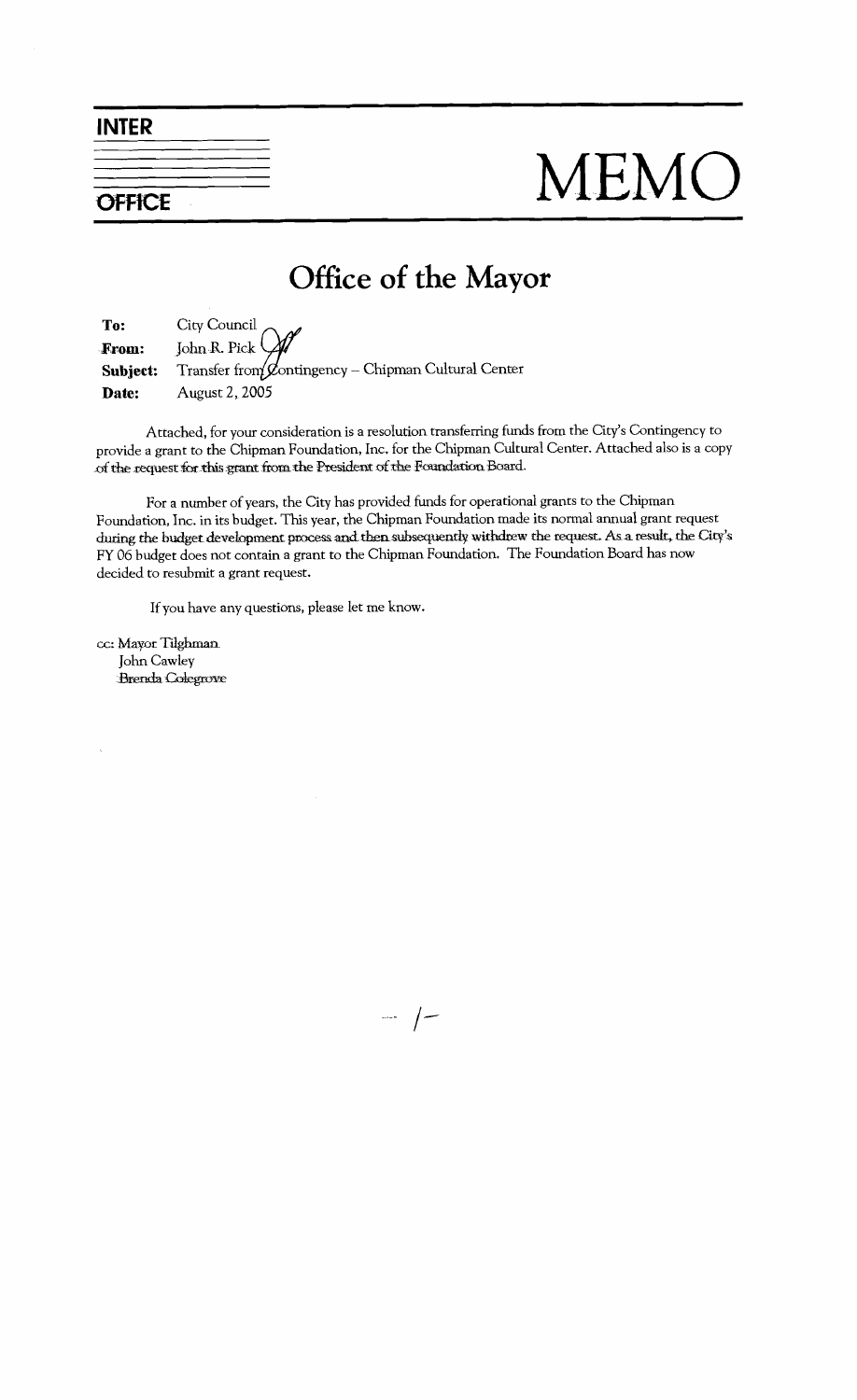*The Chipman Foundation, Inc.* 



P.O. Box 4374 Salisbury, MD 21803 410-860-9290

July 25,2005

Mayor and Council City of Salisbury 125 N. Division St. Salisbury, MD 21801

Dear Mayor and City Council,

The Chipman Foundation, Inc. is asking to be considered for a Community Promotion Grant in the amount of \$2,500. The Chipman Foundation, Inc. is a 501(c) **3,** non-profit corporation and is responsible for the daily operations of the Charles H. Chipman Cultural Center. The Foundation has received this amount for the past several years (and we are very thankful for the City's support) and it will enable us to leverage the grant along with matching private donations into an expanded exhibits and operating fund.

The City's grant has resulted in the Foundation being able to purchase sound equipment and lights for our two stages. Previous years we were able to purchase the vacant lot behind the Center with matching fund raising, (we now rent the lot to the City for expanded parking at the Jeanette P. Chipman Boundless Playground); and for closing costs to purchase the old parsonage next door.

This year the funds will be used to expand our photo exhibit of local African American Culture.

The Board of Directors for the Chipman Foundation Inc. thank you for your support in The Board of Directors for the Chipman Foundation Inc. thank you for your support in the past and is grateful for your consideration this year.

Sincerely yours,

 $\frac{1}{2}$ 

Vance Elbert President

 $-2-$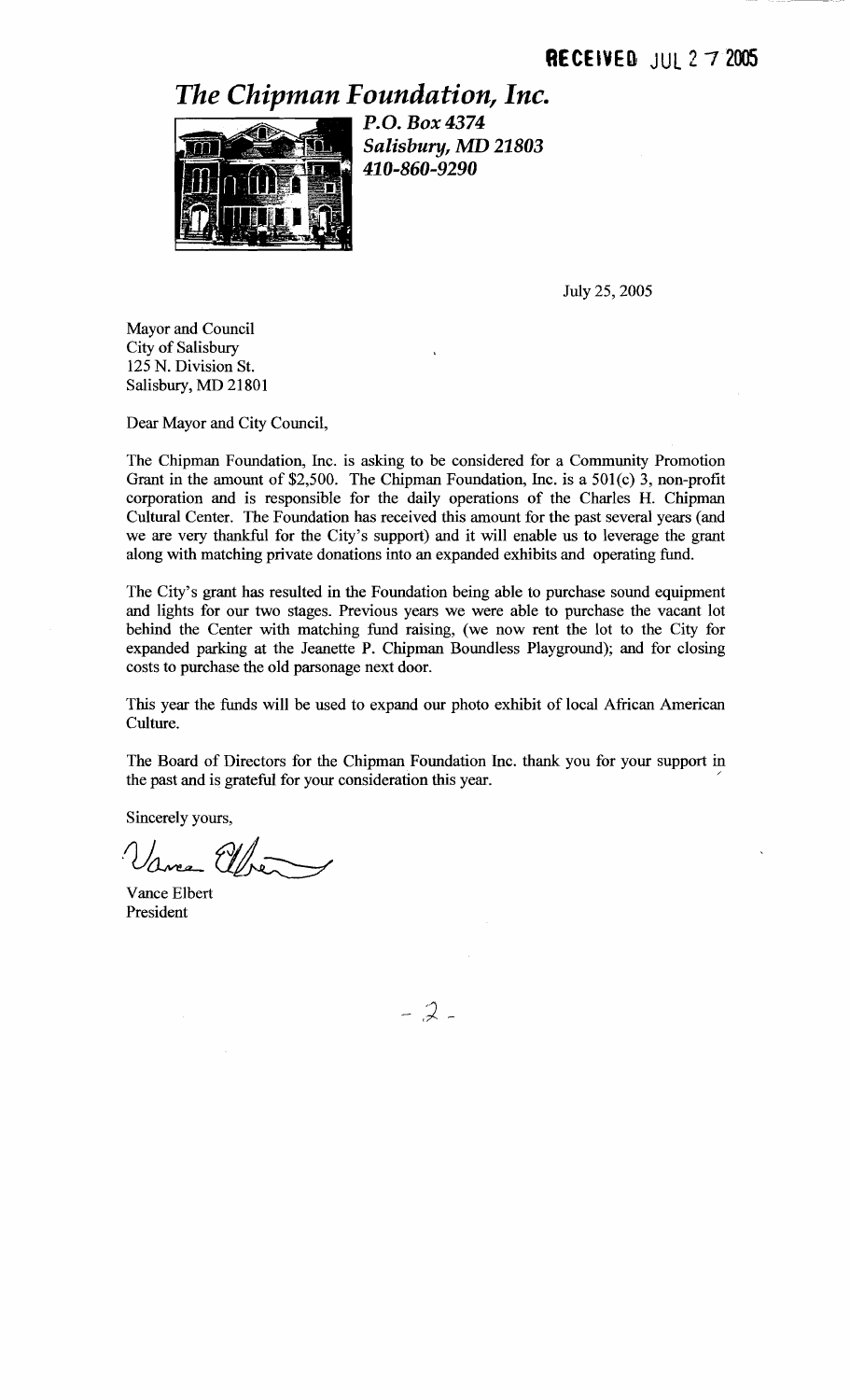## **RESOLUTION NO. 1283**

## **A RESOLUTION OF THE CITY COUNCIL OF THE CITY OF SALISBURY, MARYLAND TO TRANSFER MONEY FROM THE CITY'S CONTINGENCY ACCOUNT TO PROVIDE A GRANT TO THE CHIPMAN CULTRUAL CENTER**

WHEREAS, the City of Salisbury has a Contingency Fund established in § SC7-12G of the Charter; and

WHEREAS, the Mayor and City Council may authorize the direct expenditure of that account for purposes not anticipated at the time of the budget adoption pursuant to § SC7-28 of the Charter; and

WHEREAS, the Chipman Foundation, Inc. has requested that the City of Salisbury provide it with an grant of \$2,500 to expand the photo exhibit of local African-American culture located in the Chipman Cultural Center; and

WHEREAS, the Chipman Foundation did not request funds from the City during the FY 06 budget development process; and

WHEREAS, the Chipman Cultural Center is an important resource in the cultural life of the Salisbury community; and

WHEREAS, it is in the best interest of the City to fund this request;

NOW, THEREFORE, BE IT RESOLVED that the City Council approves the following transfer ffom the City's Contingency:

- 1. Decrease Account #: 90500-559500 (City's Contingency) by \$2,500; and
- 2. Increase Account #: 12500-569202 (Mayor's Office Community Promotions Chipman Center) by \$2,500.

THE ABOVE RESOLUTION was introduced and duly passed at a meeting of the Council of the City of Salisbury, Maryland held on the day of ,2005, and is to become effective immediately upon adoption.

ATTEST:

Brenda J. Colegrove Michael P. Dunn<br>CITY CLERK COUNCIL PRES

COUNCIL PRESIDENT

 $-3-$ 

**Page** 1 **of** 2